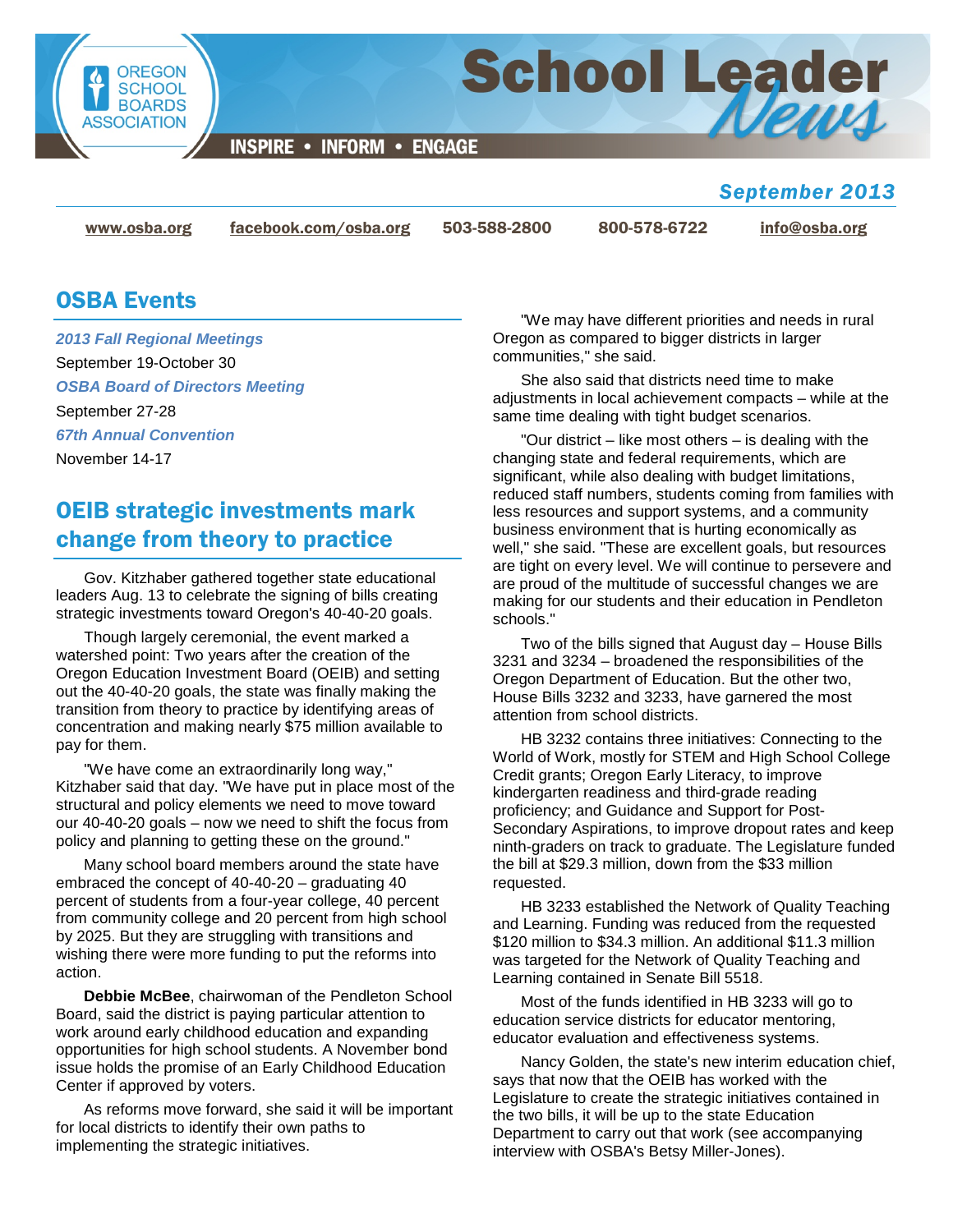"We think of the 'what' and they figure out how to do it and they make sure it gets done," she said.

A potential bump in the state's educational overhaul arose last month when the federal Education Department announced that Oregon was among three states in danger of losing its waiver from the No Child Left Behind Act. The department put Oregon, Kansas and Washington on "high-risk" status and said they had until the end of the 2013-14 school year to create a teacher-evaluation system tied to student growth.

Golden says Oregon is trying to persuade federal authorities that the unit of measurement on achievement should be at the school level – not individual classrooms.

"We're working with the federal government to let us do a research study around that," she said.

In the meantime, Golden said the state will remain on course to meet its 40-40-20 goal for 2025.

"One of the best moments in my whole life was when my daughter graduated from college," she said. "I think people hold that dream. So we're just going to stay focused on the very important work we have and the possibility it holds for students."

#### **Strategic Investments resources available online**

The Oregon Department of Education has created a Strategic Investments webpage with tools to help board members and districts understand House Bills 3232 and 3233. It includes copies of the bills and timelines for grant applications, plus contacts and additional resources.

**More information:** ODE's Strategic Investments webpage [\(http://bit.ly/1a0lRz9\)](http://bit.ly/1a0lRz9); progress made on OEIB objectives in the 2013 legislative session [\(http://1.usa.gov/17t3yRb\)](http://1.usa.gov/17t3yRb)

## Oregon's new interim education chief helps chart path for pre-20 system

Nancy Golden, who has led Springfield schools as superintendent for the last decade, took over Aug. 1 as Oregon's interim education chief.

The task is enormous – overseeing the entire public education system from preschool through college. But Golden has held an integral position in Gov. Kitzhaber's public schools overhaul from the start, first as his education adviser, then as alternate chair of the Oregon Education Investment Board.



Nancy Golden Interim Education Chief

OSBA Executive Director Betsy Miller-Jones sat down with Golden in late August for a question-and-answer session about the OEIB, school funding and the role that local school board members play in Oregon's education

reform movement. Answers have been edited for brevity and clarity. A video segment from the interview can be seen at [www.osba.org.](http://www.osba.org/News%20Center/Announcements/2013-08-28_NGolden_interview_intro.aspx)

#### *Q. What do school board members need to know about the Oregon Education Investment Board and its work?*

**A.** There are basically three things the Oregon Education Investment Board does: First, they create the pre-20 system. The second is that they manage the transitions along the pathway – how do we make those transitions as smooth as possible? If there are barriers, how do we overcome those? The third thing is identifying the strategic investments we should make so that all students, young and old, can successfully move along the pathway.

#### *Q. How can board members best be informed about and support the work of the Oregon Education Investment Board?*

**A.** The first is through OSBA – we consider you a trusted, valued partner. We'll be meeting with you on a regular basis; we've already begun that. The second way is what will be a new and enhanced website for OEIB; we're also completing negotiations on a communications person. The OSBA convention is another great place. I'll be presenting there and I know there will be other people there from OEIB as well.

*Q. The governor presented recommendations for immediate strategies for the Oregon Education Investment Board, quite a list of them in fact. What is the main purpose of these strategies?*

**A.** The governor has a sense of urgency around this work, as do a number of us. We use August as a time to reflect on how to launch the new academic year. We have a few key things: The first is again making sure that we complete the creation of the pre-20 system, and then we make sure people fundamentally understand that and we really work with our communities to be excited and enthusiastic about what the dream holds. The dream is that we can reach 40-40-20: That 40 percent of our students get four-year degrees, 40 percent two-year degrees and 20 percent are career and college ready. I think that's a big dream that all parents want for their children, so the governor wants to make sure that people are enthusiastic about this. Also there's the power of the regional achievement impacts. The governor likes problems to be solved at the community level and we like that as well. So he sees with the regional achievement compacts that we can bring together people from early education, people from K-12, community college, higher ed, the business world. And they can really say, 'How do we reach those targets on the achievement compacts and, if there are barriers, how do we break down those barriers together?' I would say that's the one I'm most excited about and I think it's the one he's most excited about too.

#### *Q. What are the regional achievement compacts and what is the timeline for putting them in place?*

**A.** The real purpose is to come together as a pre-20 system to get joint ownership around every place along the pathway to 40-40-20. What that means is a university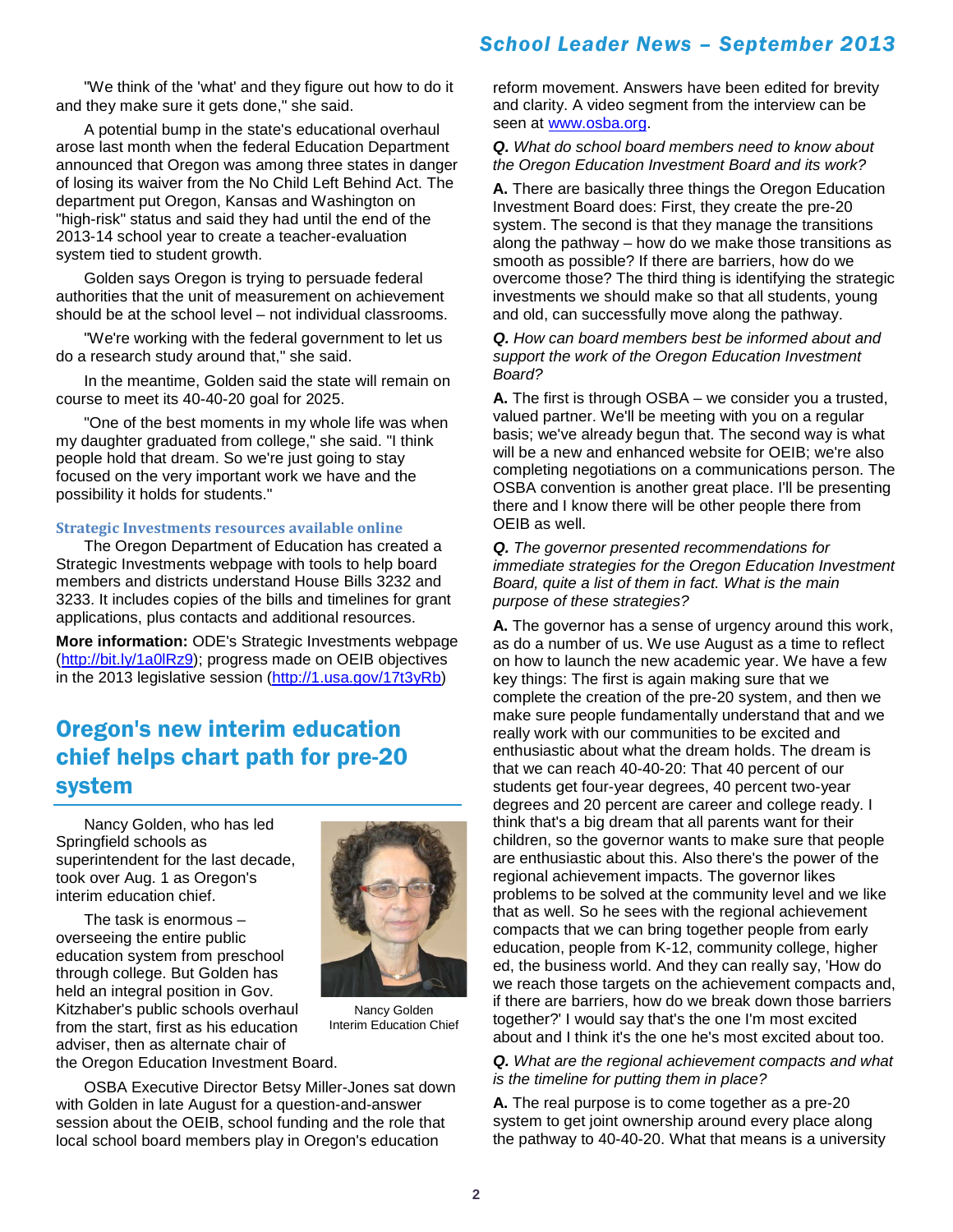president is as concerned about kids reading on a firstgrade level as are parents and first-grade teachers. It's really about saying we're all committed to the pre-20 system and we're working together on it.

#### *Q. Testing, high stakes testing, the time it takes to test – these issues are receiving a lot of attention and even criticism lately. What are your thoughts on testing?*

**A.** We know teachers like information about how their students do – all great teachers gain formative information that helps them adjust their instruction. We also know that teachers work with other teachers in a team and in a school. So at some level we need data that will inform us how a school is performing relative to other schools like it. I believe deeply that every teacher got into teaching to make a difference for children, so they do need information. In terms of the high-stakes testing, that's a federal mandate and I believe our responsibility is either to implement it or help them think about doing something a little bit differently. With the waiver we just got from the federal government, we've been trying to help them see there are other ways to do accountability – it doesn't necessarily have to be as high stakes to still get the results we need. The reason for giving us the extension is we believe we can look at teachers' performance based on the unit of the school – not based on the test score of individual children. What I would say is we're complying with the federal mandate, we're working hard to make sure teachers have useful information they need to inform their instruction and we're working with the federal government to help them see that maybe they do need to shift what they're doing.

*Q. Recently we heard that Oregon is in danger of losing the No Child Left Behind waiver. What obstacles remain toward tying test scores to teacher evaluations and how we can resolve them?*

**A.** The real issue is that we asked for and they granted a waiver for us to spend another year really getting clear about Senate Bill 290, which is the teacher evaluation/administrative evaluation. We piloted that, but it's really different when you roll it out to all of the districts. We want more information from districts. In addition, we really believe the unit at which we should be held accountable is the school. We're working with the federal government to let us do a research study around that.

#### *Q. What is the OEIB's role in implementing HB 3232 (Strategic Initiatives: Early Reading, Post-Secondary Aspirations, and Connecting to the World of Work) and HB 3233 (Network for Quality Teaching and Learning)?*

**A.** Our job is to really make sure that students can progress through the pathway, and to do that you need some strategic investments. OEIB did recommend some strategic investments and they recommended the networking bill. What we're really doing is drawing on expertise that's already out there in the field. Our job is to create the policies, to work with legislators. Once legislation becomes reality it moves over to the Department of Education, which is the implementer of

these policies. We think of the 'what' and they figure out how to do it and they make sure it gets done.

#### *Q. How do you recapture momentum for the task at hand given the circumstances of Rudy Crew's departure?*

**A.** I think what you do is hold onto the dream, and the dream is 40-40-20. One of the best moments in my whole life was when my daughter graduated from college. I think people hold that dream. So we're just going to stay focused on the very important work we have and the possibility it holds for students.

#### *Q. How important is the overall school funding picture in Oregon reaching its 40-40-20 goals?*

**A.** School funding is critical, and the governor has said repeatedly that we have to raise the floor, and the floor isn't high enough yet. The arrow is headed in the right direction now, and we're all very thankful for that. But we all have to continue to work to increase the amount of funding for education. The second piece is we do need to make strategic investments too – not just add funding without thinking strategically, knowing what triggers are there that really make a difference, like all children reading at grade level by third grade. We need to invest in those, because once we do that students can move much more successfully through the pathway.



At an education bill-signing ceremony Aug. 13 are, left to right, Betty Reynolds, an OSBA legislative policy committee and West Linn-Wilsonville School Board member; Gerald Hamilton, interim commissioner of community colleges; Betsy Miller-Jones, OSBA executive director; Rob Saxton, deputy superintendent of public instruction; and Doris McEwen, OEIB's deputy director for curriculum and instruction. Gov. Kitzhaber signed four bills designed to carry out his vision for the Oregon Education Investment Board.

#### *Q. What do you expect school legislative priorities to be in the coming session?*

**A.** We believe we should finish what we've started. We really need to look closely at what legislation has come out, see where we are in the implementation, support that, support raising that floor. Let's make sure we implement the good things we've been given to do. The second thing we need to do is create a longitudinal database – we need good data to measure that these initiatives are really making a difference.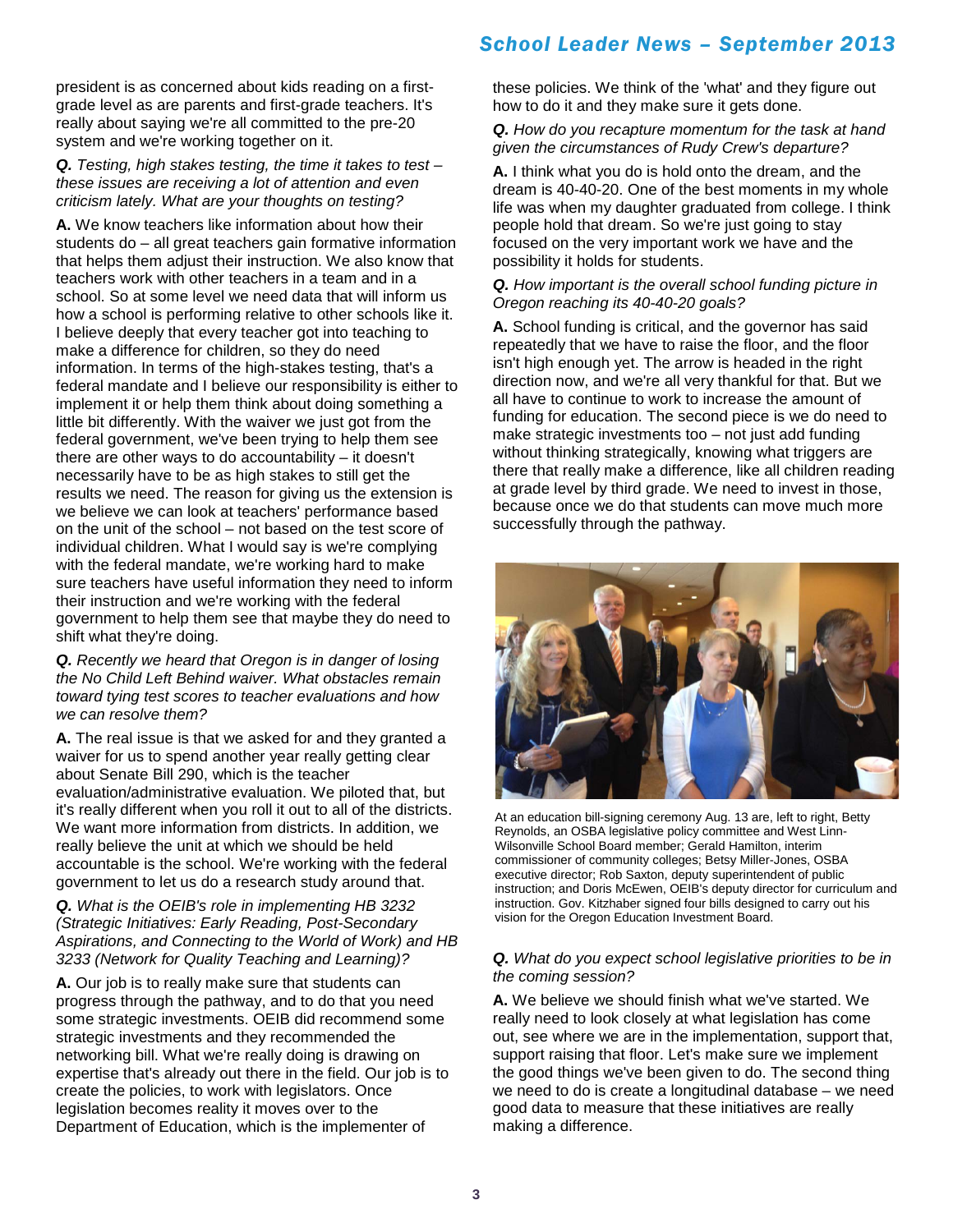#### *Q. Of all these initiatives, which will have the greatest impact on those districts with low graduation rates and low test scores?*

**A.** We need data to articulate what districts that look like them are doing better... we can bring teachers together from places that have achieved beyond expectations, and have them work as a collaborative team. Early reading is going to be really critical. A regional achievement compact would be very successful. When you have a group of people like that working together, the students begin to feel that everyone is wrapping their arms around them, and that does lead to increased success.

#### President's Post

## It's been an eventful summer

Summer seems to fly by faster each year, especially as busy as we have been here at OSBA.

I'll be joining Betsy and OSBA's legislative staff for their grand tour of the state known as fall regionals, and will see many of you then. But in the meantime, here is a rundown on some of the summer's events, some of which are affecting future plans:



Summer Board Conference, held in Bend in July: This was one of the best conferences I have attended in my 25 years as a board member. OSBA staff did an

Terry Lenchitsky OSBA President

outstanding job in selecting subjects that were relevant to new board members and those of us still seeking to add to our knowledge.

- Governor's round tables on education funding and Public Employees Retirement System (PERS) reform, held in different regions of the state: I spoke at a round table in Happy Valley; school officials and legislators were also in attendance.
- PERS legislation remains a big topic. Jim Green and our legislative staff have been hard at work on PERS reform for months, and we are supporting the possibility of a special session on PERS this month. Your executive team has authorized some financial support to defend Senate Bill 822, the only PERS legislation passed this session. At the upcoming OSBA board meeting this month we will discuss further support for this effort.
- OSBA hosted a dinner in August with members of the state Board of Education and key staff, including Rob Saxton, deputy superintendent of public instruction. Thanks to OSBA Board members **Bobbie Regan, Tass Morrison, Dave Krumbein, Stan Primozich** and **Anne Schuster**, we had a great discussion. Betsy Miller-Jones and Jim Green were there also.

## *School Leader News – September 2013*

Looking forward to checking in with you at fall regionals, and of course at our annual convention in Portland in November.

# Fall Regional Meetings

Public education in Oregon is in the midst of its most significant reorganization in a generation. How can locally elected school board members stay in front of these changes? OSBA invites you to learn about the most relevant changes to Oregon's education system and the challenges facing boards and districts across our state.

Fall regionals are a great opportunity to meet fellow board members in your region, exchange ideas and build support for local education initiatives.

To see the agenda, time and location details, go to: [http://www.osba.org/Calendar/Events/Fall\\_Regionals-](http://www.osba.org/Calendar/Events/Fall_Regionals-2013.aspx)[2013.aspx](http://www.osba.org/Calendar/Events/Fall_Regionals-2013.aspx)

| Date/Day            | City              | <b>Counties</b>                |
|---------------------|-------------------|--------------------------------|
| Sept. 19, Thursday  | Albany            | Benton, Lincoln, Linn          |
| Sept. 23, Monday    | <b>The Dalles</b> | Hood River, Wasco              |
| Sept. 24, Tuesday   | Vale              | Malheur                        |
| Sept. 25, Wednesday | Pendleton         | Morrow, Umatilla               |
| Sept. 30, Monday    | Portland          | Clackamas, Multnomah           |
| Oct. 1, Tuesday     | Eugene            | Lane                           |
| Oct. 2, Wednesday   | Hillsboro         | Columbia, Washington           |
| Oct. 3, Thursday    | Salem             | Marion, Polk, Yamhill          |
| Oct. 7, Monday      | La Grande         | Union, Baker                   |
| Oct. 8, Tuesday     | Monument          | Grant                          |
| Oct. 9, Wednesday   | Enterprise        | Wallowa                        |
| Oct. 10, Thursday   | Condon            | Gilliam, Sherman, Wheeler      |
| Oct. 15, Tuesday    | Burns             | Harney                         |
| Oct. 16, Wednesday  | Paisley           | Lake                           |
| Oct. 17, Thursday   | Bandon            | Coos, Curry                    |
| Oct. 23, Wednesday  | Seaside           | Clatsop, Tillamook             |
| Oct. 24, Thursday   | Redmond           | Crook, Deschutes,<br>Jefferson |
| Oct. 28, Monday     | Roseburg          | Douglas                        |
| Oct. 29, Tuesday    | Medford           | Jackson, Josephine,<br>Klamath |
| Oct. 30, Wednesday  | McMinnville       | Marion, Polk, Yamhill          |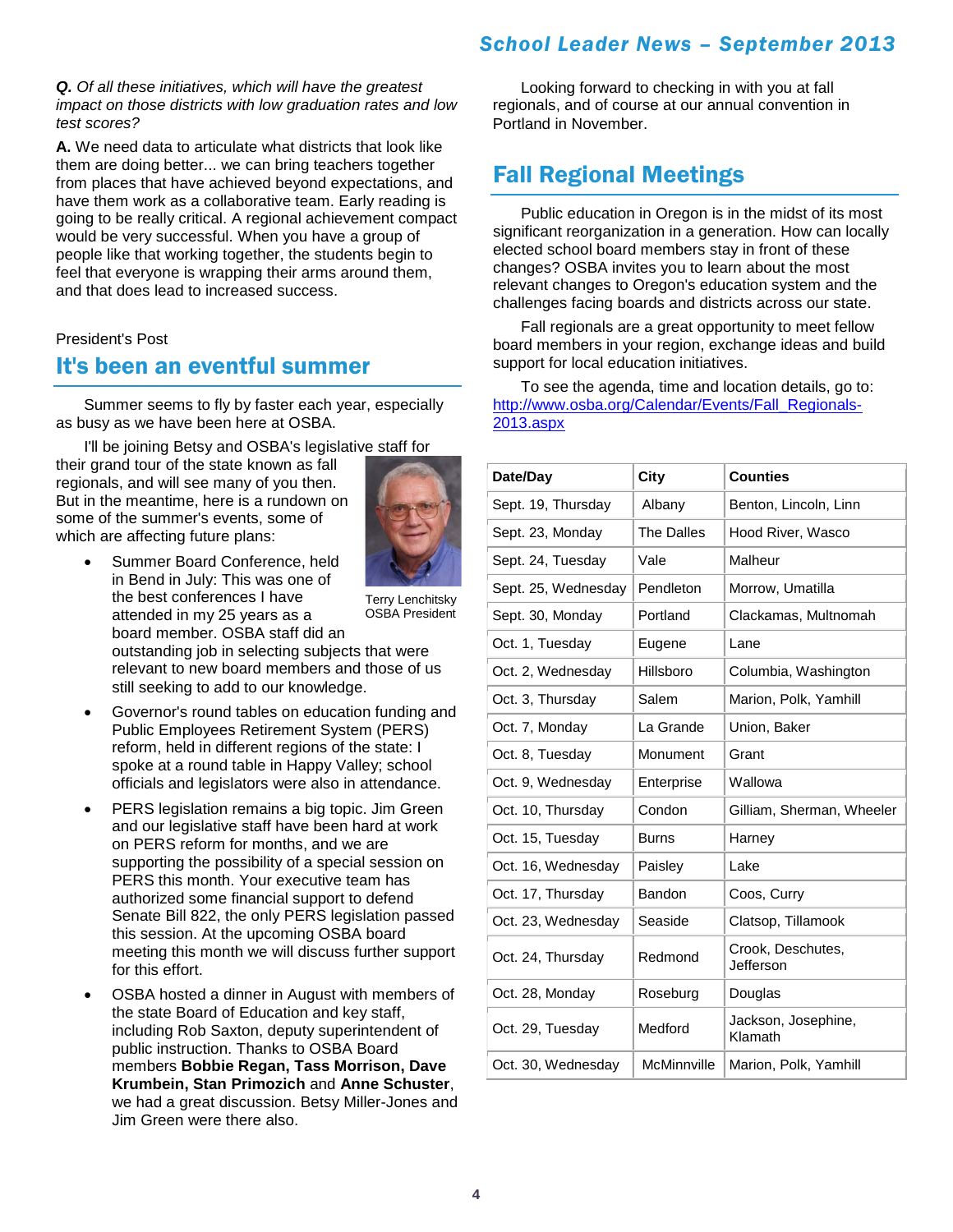## Keeping You in the Loop Oregon's challenges have created a Golden opportunity

Over the past few weeks I've had the chance to examine Oregon's progress in overhauling its education system from both sides of the lens.



First, I had a good conversation with reporter Andrew Ujifusa, who covers state education policy for *Education Week*. He had a lot of pertinent questions about reforms instituted by Gov. Kitzhaber and the Legislature and

Betsy Miller-Jones Executive Director

our state's progress toward meeting the 40-40-20 goals.

Then a couple of weeks ago I sat down with Nancy Golden, Oregon's interim education chief. But this time I had the opportunity to ask the questions, while Dr. Golden patiently mapped out progress being made by the Oregon Education Investment Board.

I think those conversations, both in the answers produced and the questions that remain, say a lot about the state of education in Oregon today. To get the full picture, you can check out Andrew's blog post from our conversation [\(http://bit.ly/1bD1GEB\)](http://bit.ly/1bD1GEB) and see Golden's [question-and-answer in video form](http://www.osba.org/News%20Center/Announcements/2013-08-28_NGolden_interview_intro.aspx) on our website or in text in this issue of *School Leader News*.

Here is how Andrew introduced his piece: "Oregon is grappling with major changes to its K-12 finance system and potentially big trouble with its No Child Left Behind waiver, following the exit of its prominent education czar after about a year on the job."

So the challenges are there. But as Andrew noted later in the article, I see the addition of Golden to the picture as a hugely positive move. Golden is an experienced, hands-on Oregon educator who understands the strengths and the difficulties of our current system of education.

She believes in collaborative work, with results, and has demonstrated her ability to make real changes impacting students in the Springfield School District. Her answers to some of my questions (yes, finances count; and yes, we need measurable data on teaching to make good decisions about the education Oregon students receive) show her pragmatic side. She recognizes that we need tools and resources to support our dreams of reaching 40-40-20.

STEM (Science, Technology, Engineering and Math), Career/Technical education, and the fundamentals of the initiatives passed in House Bills 3232 and 3233 all provide an encouraging – even exciting – direction that meets the expressed educational desires of our local Oregon communities. We have a lot to be hopeful about beyond just the focus this last legislative session placed on education.

We also have board members, administrators, teachers and communities talking about what they can do to implement changes that will make a real difference. Working with the OEIB we can make sure that the direction and requirements put in place help, and don't hinder, what is taking place in our classrooms.

As board members our role is to keep that conversation alive, and not accept excuses. Every child can learn and achieve and we need to maintain our laserlike focus on making sure that it happens. Look at the data with a critical eye, find where the gaps are and work to close them. Don't be sidetracked by adult issues, concerns over blame or the excuses many fall back on. We all want students in our districts to learn, we need to make sure that ALL Oregon students have the support and resources – and high expectations – to learn, graduate and succeed.

# Oregon enacts law restricting employer access to employees' social media accounts

Oregon has enacted legislation that prohibits employers from requesting access to the social media accounts, such as Facebook or Twitter, of their job applicants and employees. The new law, an amendment to ORS 659A, designates such a request as an unlawful employment practice. Specifically, these acts are deemed unlawful employment practices:

- Requiring, requesting, suggesting or causing applicants or employees to disclose or provide access to a social media account through their user names or passwords;
- Compelling applicants or employees to add the employer or an employment agency to a contact list associated with a social media website;
- Compelling applicants or employees to access social media websites in the presence of the employer in a manner that enables the employer to view the contents;
- Taking, or threatening to take, disciplinary action, including discharge, against employees for their refusal to disclose or provide access to a social media account or to add the employer as a contact to a social media website;
- Failing or refusing to hire applicants because of a refusal to disclose or provide access to a social media account or to add the employer as a contact to a social media website.

Note that the law permits employers to have access to social media accounts, or to otherwise request access to such information, in other ways. For instance, an employer may require employees to disclose user names and passwords for employer-provided or employer-owned social media accounts or the employer's internal computer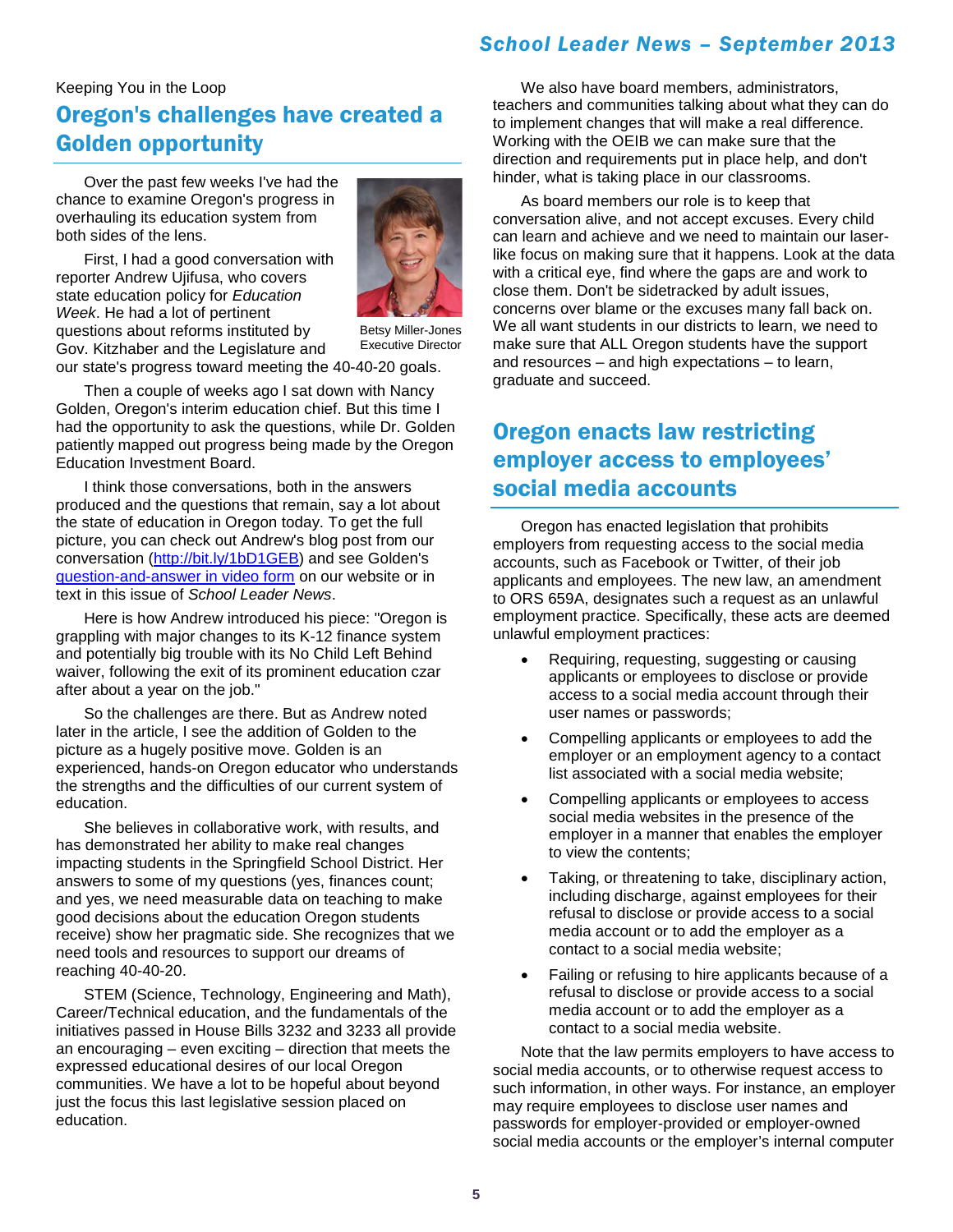or information system. The law also permits employers to conduct investigations to comply with applicable laws, regulatory requirements, or work-related employee misconduct rules, based on the employer's receipt of specific information about an employee's activity on a personal social media account or service. Pursuant to such an investigation, an employer may also request that an employee share content that has been reported to the employer that is necessary for the employer to resolve a factual dispute in such an investigation. Moreover, recognizing that a variety of information may be available to the public online, the law also permits employers to discover public information about employees or applicants that is accessible through an online account.

The law takes effect Jan. 1, 2014.

For Oregon School Boards Association members, the months leading up to this law's implementation provide an opportunity to develop or review policies related to social media and harassment, as well as employment and hiring. Some policy considerations include:

- **Policy scope and flexibility:** The law defines social media broadly, beyond the current popular websites and platforms, to include any electronic medium that allows users to create, share or view user-generated content through email, the Internet or other means. Are your policies sufficiently flexible to cover such technological scope and potential advancements?
- **Ownership:** The law identifies personal and employer accounts, but defines and distinguishes neither. Note that your social media account may have a roster of contacts (or friends, followers, etc.) that may fit the definition of a customer list. If the roster meets the definition of a customer list, trade secret laws, such as Oregon's, provide employers with the right to protect customer lists from use by former employees. If you employ social media accounts, ensure that your policies clearly define scope and ownership.
- **Hiring and investigations:** OSBA members, like all employers, should ensure that their human resources personnel, supervisors and anyone else involved in hiring decisions or conducting investigations understands this law. The Legislature recognized the challenges employers face from a variety of tort claims, and specifically exempts employers from liability for failing to request or require disclosure of information that may be contained in social media. This protection may go far in insulating employers from a negligent hiring claim, for instance, but it may not protect an employer for failing to follow up on an investigatory tip involving social media in the context of a workplace investigation that results in violence.

OSBA invites members to address any questions to its Policy or Legal, Labor and PACE Services departments (or Shawn Goodpaster directly at [sgoodpaster@osba.org\)](mailto:sgoodpaster@osba.org).

### *School Leader News – September 2013*

# Districts get ready for another school year with preventive PACE training

The approach of a new school year is always a busy time for the risk management staff of Property and Casualty Coverage for Education (PACE).

During July and August, the six department staff conducted dozens of trainings throughout Oregon as districts readied for classes.

"The goal for most of the trainings is to educate our members on the liability exposures to them and to help them find solutions to prevent and/or mitigate exposures to individuals, districts and the entire insurance pool," said Scott Neufeld, PACE's director of risk management.

One of the most popular sessions, he said, is training in CPR, first aid and the use of defibrillators. Another popular training focuses on student and/or playground supervision.



Troy DeYoung, a PACE risk management consultant, trains teachers and administrators in student supervision at Renaissance Public Academy, a Molalla charter school.

Troy DeYoung, a PACE risk management consultant, did a supervision training last month for two administrators and six teachers at Renaissance Public Academy, a grade 4-12 charter school in Molalla. DeYoung first showed the group some graphic representations of claims paid by PACE. Supervision issues are generally high-frequency but low-severity claims.

"The No. 1 allegation is lack of or inappropriate supervision," he said. "With proper supervision we can prevent a lot of claims from happening."

The basic expectation from parents, he said, is that their children will be returned in the same or better shape. Insurance shields school personnel from liability – provided that they are acting within the course and scope of their duties.

Among the issues DeYoung covered were: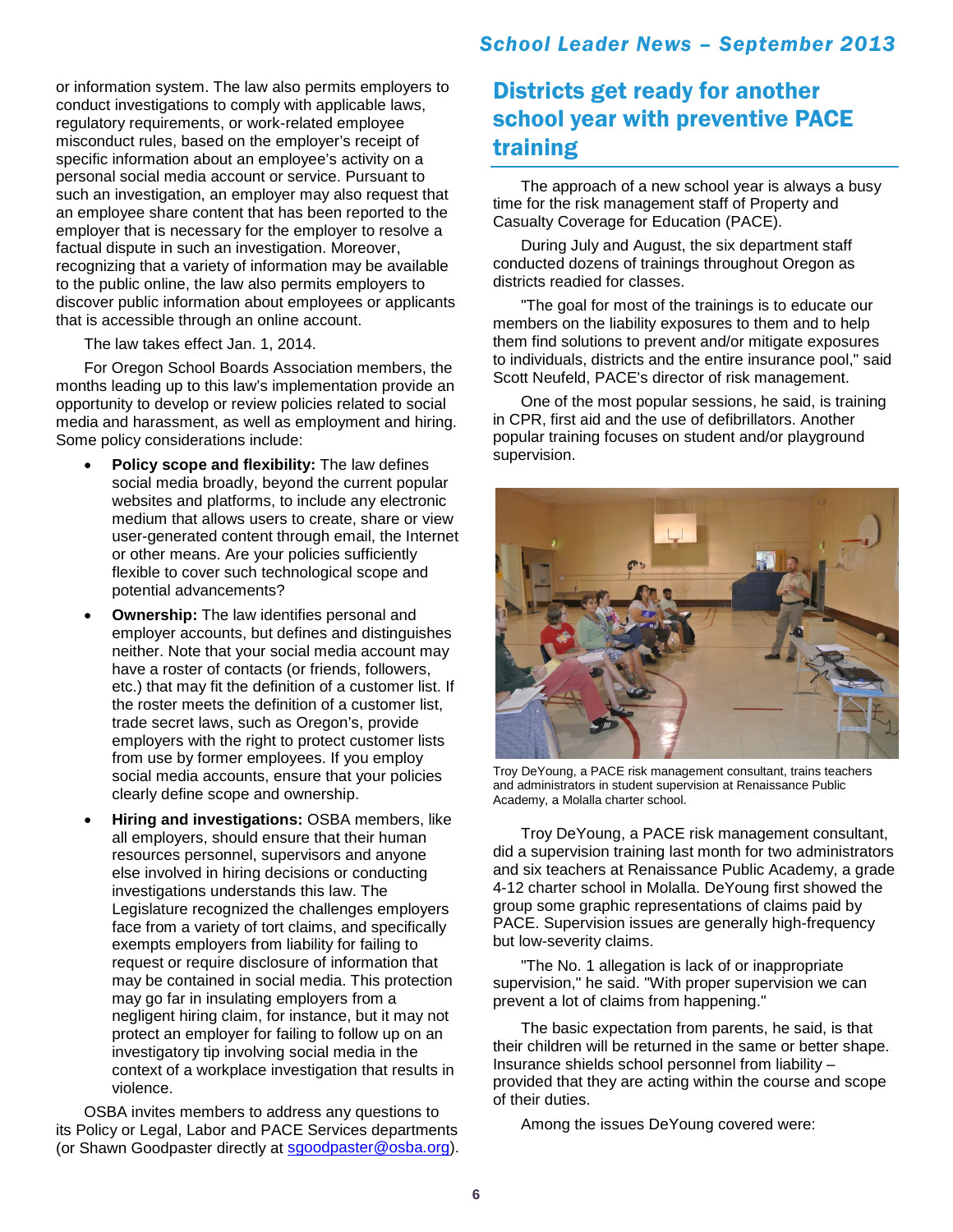- Good supervisors are consistent. They provide leadership and don't bunch together for conversation.
- More supervision is needed for younger students, athletic activities, special needs children or where an attractive nuisance is present.
- Create written policies and adopt contingency plans. For example, if a playground supervisor is unable to communicate via phone or radio, a simple colored piece of paper sent to the office with a child can indicate an emergency has arisen.

Some pitfalls to avoid:

Taking an active part in strenuous activities.

"Some of our worst workers comp claims are supervisors playing dodgeball and blowing out a knee," he said.

- Transporting students in personal vehicles.
- Leaving students unsupervised or watching each other.

"Students like pushing boundaries, to see what they can get away with," DeYoung said.

Instructors should stay visible, move around often and scan the room regularly.



Troy DeYoung, PACE risk management consultant

Teresa Campbell, the school's principal, said August was the perfect time for a refresher course on supervision.

"We've got some new teachers, and they've all been gone for the summer," she said. "We're here to make sure they are looking for safety opportunities."

# OSBA Board and LPC positions open for nominations

There's still time for your board to nominate someone for all even-numbered positions, Positions 1 and 15 on the OSBA Board of Directors and all Legislative Policy

Committee (LPC) positions. Candidate nomination materials are due in OSBA offices by 5 p.m. Sept. 30.

Board members interested in running for a position on the OSBA Board or LPC need to be nominated by a member board within their region. Nominations require official board action. Sample language is available to assist in making a motion or resolution to stand for election to the OSBA Board or LPC.

You can meet candidates for your region by attending the fall regional scheduled in your area. All candidates are invited to speak at their area's regional meeting, giving you an opportunity to get to know the people who want to represent you.

Election materials and a calendar can been found on the OSBA website. From the home page, click on "About OSBA" and "Election Center."

# PACE sets goals for next year and beyond

PACE trustees held a brainstorming session at their regular July meeting to plan goals for 2014.

Betsy Miller-Jones, OSBA's executive director, facilitated the meeting, which was held in Bend.

"We want to superimpose a 30,000-foot level of focus on the strategic plan," she said. "I want to make it a meaningful conversation. Let's start with these questions: What is the fundamental work of PACE? What does PACE have to do to succeed?

A lively exchange of definitions followed from board members.

**Phil Wentz:** "Risk management."

**Terry Lenchitsky:** "Preventing losses."

**John Rexford:** "We have to provide a good value exchange for our customers...we have to have the best coverage for the lowest cost."

**Phil Long:** "We have to stay current and use best practices."

And so it went. Board members made lists of PACE accomplishments and discussed how, since PACE is a risk pool, participants need to work together to keep costs down.

"People need to make the connection between the decisions they make and costs," said Lisa Freiley, OSBA's director of legal, labor and PACE services.

Others said PACE needs to emphasize the breadth and quality of its services to differentiate itself from competitors.

Miller-Jones divided the discussion topics into four subject areas: Education/resources, marketing to agents and members, legislation and fiscal stability.

Trustees will measure progress toward meeting their goals over the coming year.